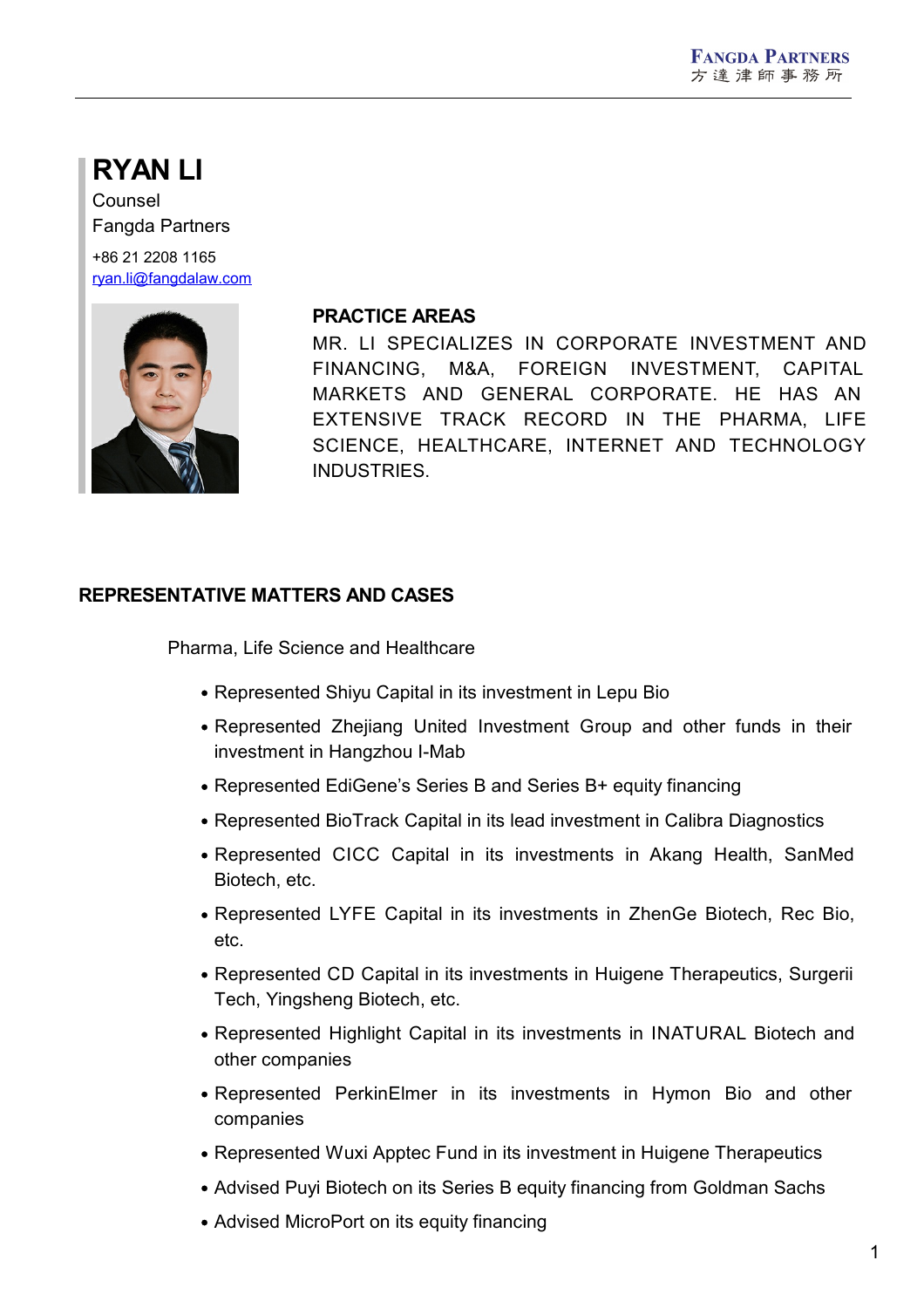- Advised InnoCare Pharma on its equity financing and investment
- Represented Cathay Capital, DCP Capital, Jinyi Capital, CBC Capital, Hosen Care, Boyu Capital, Everbright and SinoPharm Capital in their investments in the pharma, life science and healthcare industries

#### Internet and Technology

- Represented Alibaba in its acquisition of Youku, Dratio and Mei.com and in its equity investment in Baison.com (832722)
- Represented Ant Group in its acquisition of Choicesoft and in its equity investments in Meiwei, Sixun (838758), etc.
- Represented Yunfeng Capital in its investments in Xuanji, Zhonggu Logistics (603565.SH), Arcvideo Tech (688039.SH), etc.
- Represented Primavera Capital in its investments in Siyanli and Zeyi Supply Chain
- Advised AMD on its foreign investment in China
- Advised Baowu Group on its transaction to gain control over Chongqing Iron & Steel(601005.SH) and on its acquisition of Chong Gang Group
- Advised XForcePlus and Neurhythm Tech on their equity financing
- Advised Ping An Fund on its RMB 2 billion investment in BEWG (00371.HK)
- Advised Highly Group on its joint investments in China
- Advised Heqi Auto and Zhito on their general corporate matters
- Advised National Integrated Circuit Fund, Sunshine Paper (02002.HK), Warburg Pincus, Huada Semiconductor, AGRC Capital, Eight Roads, North Summit Capital, Kong Sun Holdings, and Welkin Capital on their investment and acquisition

Capital Markets

- Acted as issuer's PRC counsel in the financing, restructuring and HK IPO of a surgical instrument company
- Acted as issuer's PRC counsel in the restructuring and HK IPO of a medical instrument company
- Acted as underwriter's PRC counsel in the US IPO of Genetron Health (NASDAQ: GTH)
- Acted as underwriter's PRC counsel in a US-listed healthcare enterprise's ADS and Convertible Bond offering
- Acted as underwriter's PRC counsel in the US IPO of Agora (NASDAQ: API)